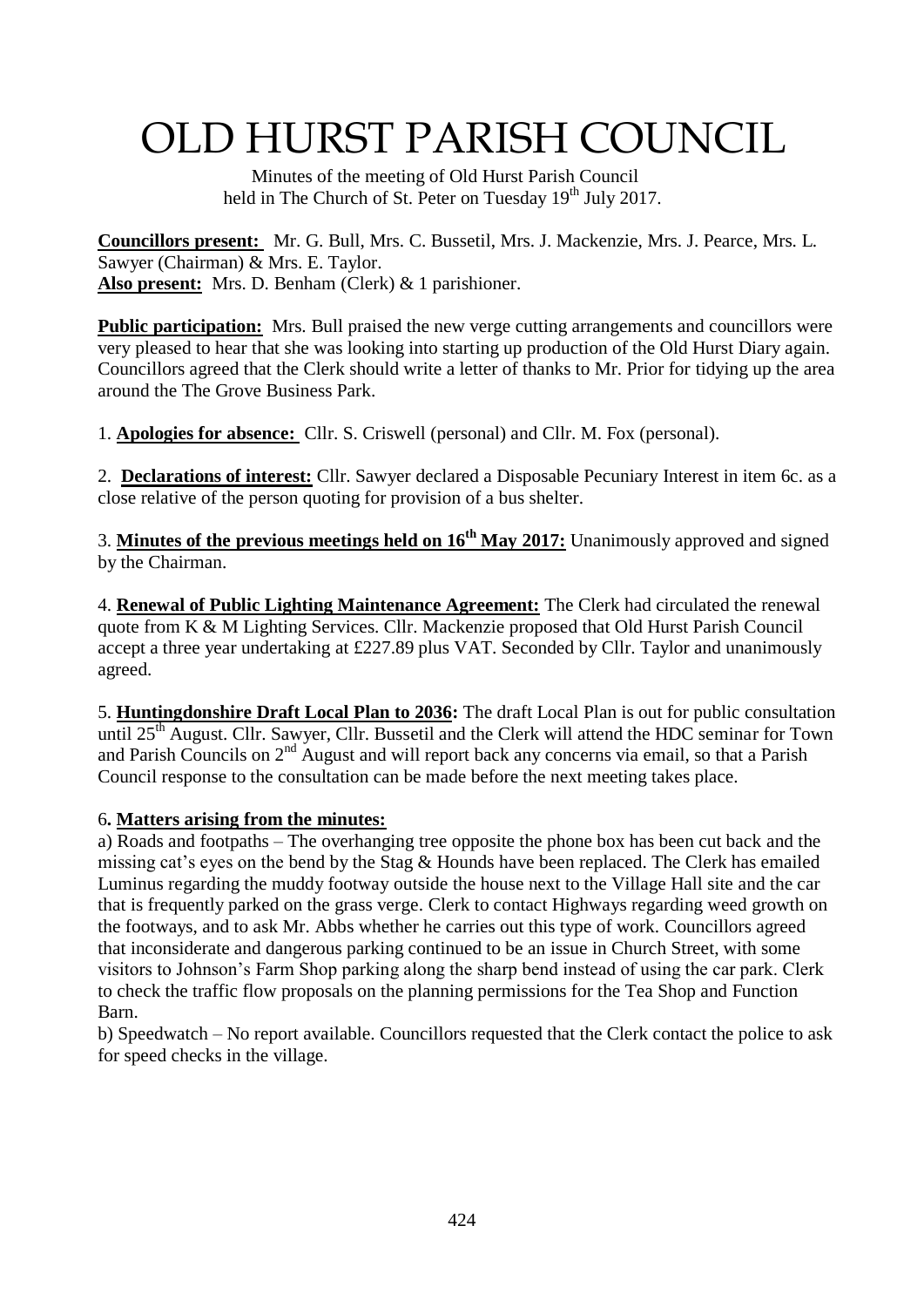c) Bus shelter:

Result of the consultation with neighbouring property owners – The Clerk sent consultation letters to neighbouring properties on  $12^{th}$  June asking for feedback by  $12^{th}$  July and confirmed that no responses had been received.

Quotation for supply and installation of a bus shelter – A revised quotation of £1499 plus VAT had been received from E. G. Baxter & Son. Cllr. Bussetil proposed that Old Hurst Parish Council accept the quotation from E. G. Baxter & Son. Seconded by Cllr. Pearce and unanimously agreed. Councillors agreed that the shelter should be powder-coated in dark green and Cllr. Sawyer agreed to oversee the installation.

d) Phone box:

Alterations to shelving – Councillors would like to thank Mr. Hayward for providing new shelves and for raising the existing lower shelf. Thanks also to Cllr. Bussetil and Cllr. Mackenzie for cleaning the inside of the telephone box and updating the stock of books and DVDs available for residents to borrow.

## 7. **Finance.**

a) Payment of outstanding debts - Cllr. Mackenzie proposed retrospective approval of payment of items (1) to (8). Seconded by Cllr. Taylor and unanimously agreed.

(1) Cq. No. 000513 - £97.30, Mrs. D. Benham, wages & expenses for May.

(2) Cq. No. 000514 - £23.60, HMRC, PAYE/NI for May.

(3) Cq. No. 000515 - £300.00, A. Abbs, verge cutting  $1^{st}$  &  $2^{nd}$  instalments.

(4) Cq. No. 000516 - £94.10, Mrs. D. Benham, wages & expenses for June.

(5) Cq. No. 000517 - £23.60, HMRC, PAYE/NI for June.

(6) Cq. No. 000518 – £43.20, askiT Services Ltd., annual website maintenance.

(7) Cq. No. 000519 - £72.00, askiT Services Ltd., annual webhosting and domain name reg.

(8) Cq. No.  $0.00520 - A$ . Abbs, verge cutting 3<sup>rd</sup> instalment.

b) Current position - A copy of the receipts and payments and bank reconciliation was handed to each councillor.

8. **Police matters:** Crime reports for Old Hurst were not available due to problems accessing the Police website.

### 9. **Correspondence.**

Circulated to councillors:

a) Cambridgeshire & Peterborough CCG Newsletter.

b) Huntingdonshire Draft Local Plan to 2036 consultation.

c) HDC Local Plan Seminars  $2<sup>nd</sup>$  &  $8<sup>th</sup>$  August.

d) Fire Governance consultation.

e) HDC consultation on Dog Control PSPO.

f) Fire Authority response to the Police & Crime Commissioner's case for including Fire Governance in his remit.

g) Local Highways Improvement Scheme – carried forward to the next meeting.

h) HDC parking survey – poster handed to Cllr. Sawyer for the noticeboard.

i) Somersham Parish Council have grant funding from the Innovation Fund and will be running a 12 week block of activities through Changing Lives, for people who have neurological problems such as Parkinson's Disease and Dementia. Activities will be varied and may include chair based exercise, outdoor art, singing, printing etc. These activities are available to all parishes in the Ward, including Old Hurst and there may be subsidised transport available. There is a taster event